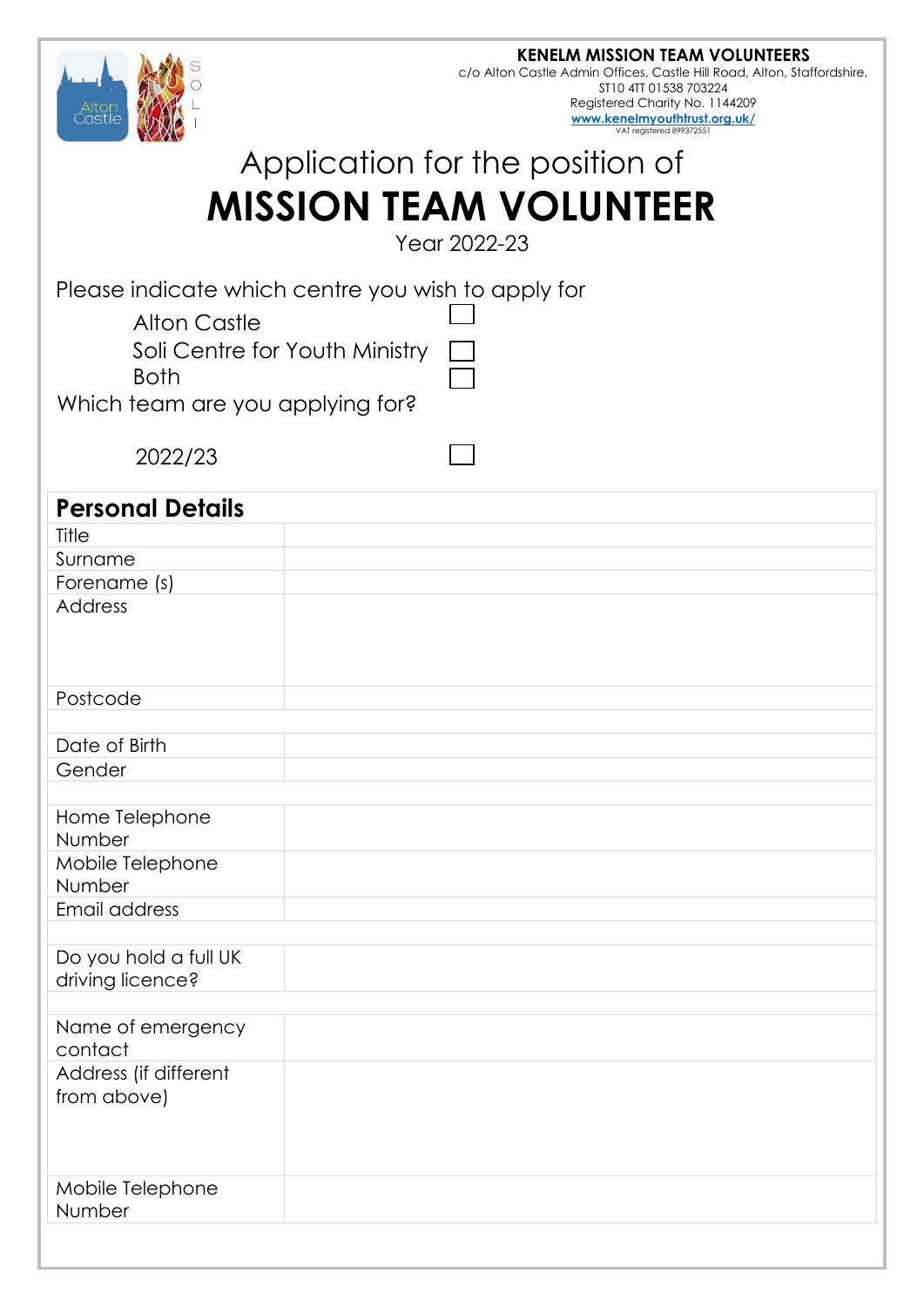

c/o Alton Castle Admin Offices, Castle Hill Road, Alton, Staffordshire, ST10 4TT 01538 703224 Registered Charity No. 1144209 **[www.kenelmyouthtrust.org.uk/](http://www.kenelmyouthtrust.org.uk/)** VAT registered 899372551

### **Secondary Education**

*Please state what schools and/or colleges you have attended and the qualifications you have obtained or are currently working towards.*

| Name &<br>Address of<br>school or<br>college | From | ${\tt To}$ | Qualifications |
|----------------------------------------------|------|------------|----------------|
|                                              |      |            |                |
|                                              |      |            |                |
|                                              |      |            |                |
|                                              |      |            |                |
|                                              |      |            |                |

### **Higher Education**

*Please give details of place of study and qualifications obtained*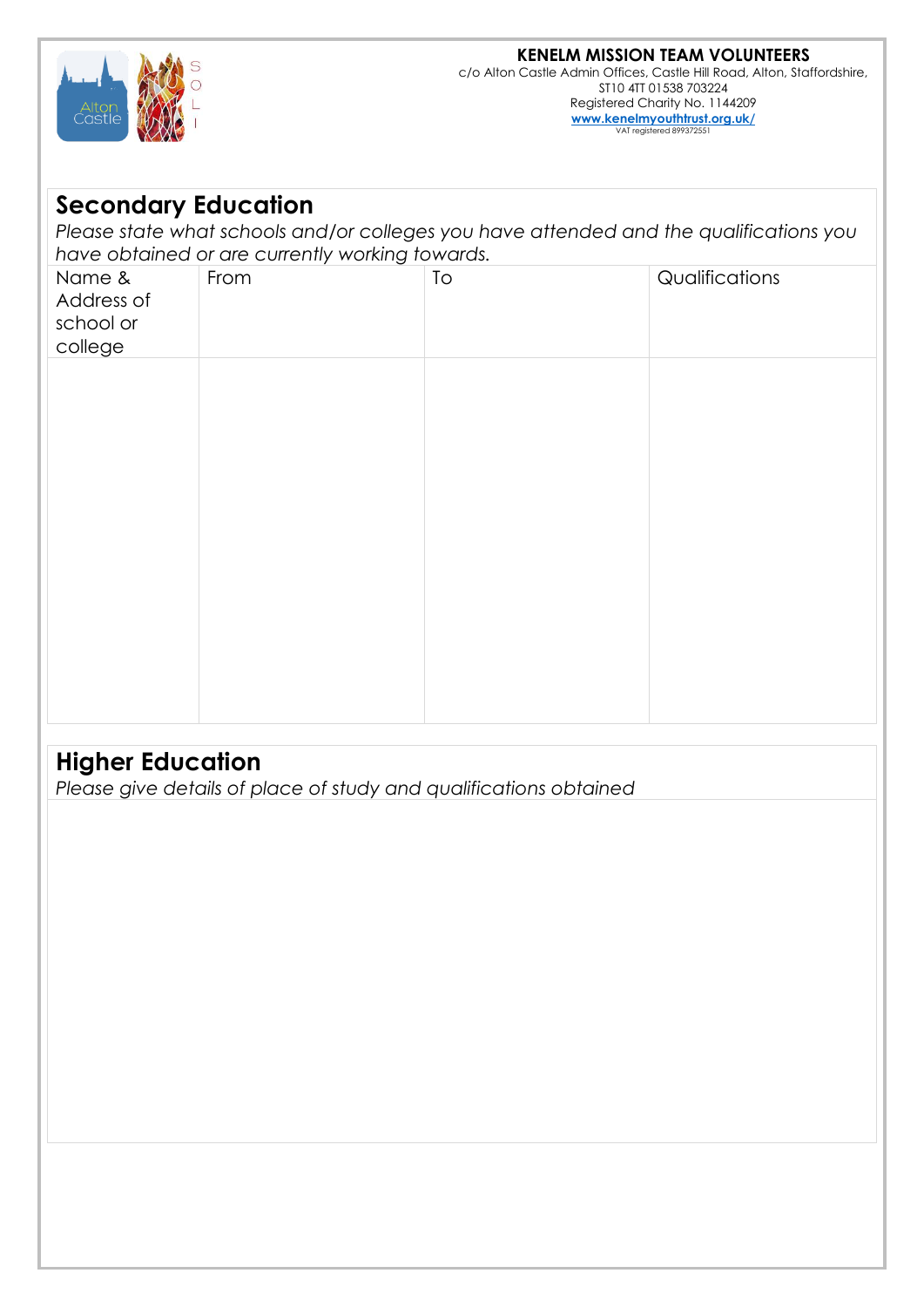

#### **KENELM MISSION TEAM VOLUNTEERS**

c/o Alton Castle Admin Offices, Castle Hill Road, Alton, Staffordshire, ST10 4TT 01538 703224 Registered Charity No. 1144209 **[www.kenelmyouthtrust.org.uk/](http://www.kenelmyouthtrust.org.uk/)** VAT registered 899372

### **Employment (if applicable)**

If you are currently in part-time or full-time employment, please state your job title, key responsibilities and the name and address of your employer.

#### **Personal Interests**

Briefly indicate your interests and any extra-curricular activities in which you have been involved.

### **Character Description**

Please provide a short character description of yourself.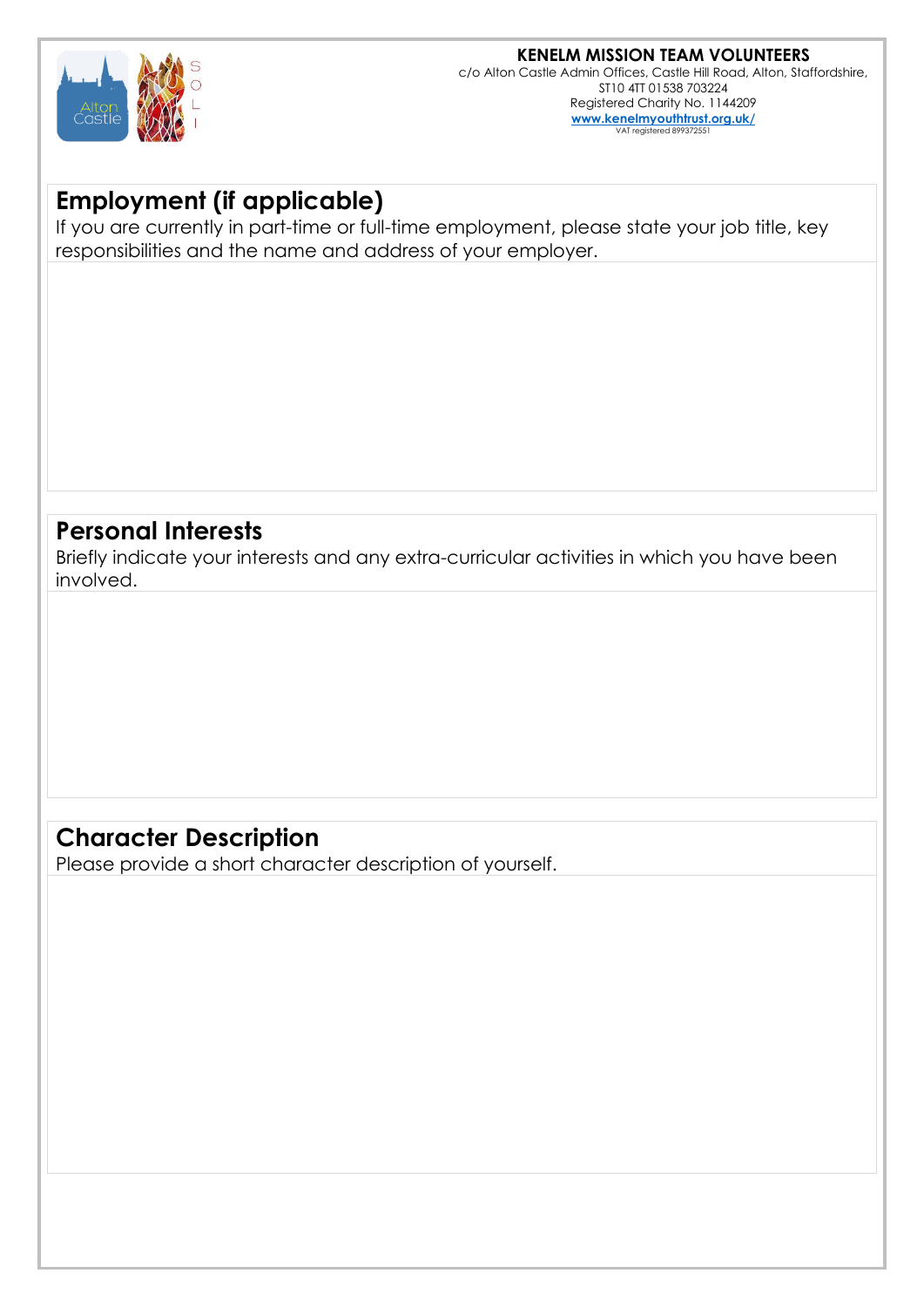

**KENELM MISSION TEAM VOLUNTEERS** c/o Alton Castle Admin Offices, Castle Hill Road, Alton, Staffordshire, ST10 4TT 01538 703224

> Registered Charity No. 1144209 **[www.kenelmyouthtrust.org.uk/](http://www.kenelmyouthtrust.org.uk/)** VAT registered 8993725

### **Faith Journey**

Please tell us about your faith journey.

### **Why do you want to be a member of the Mission Team**

Please explain why you want to be a member of the mission team and outline any relevant experience you have of working paid or voluntarily with children and young people and share with us your previous experience of working with others in a team.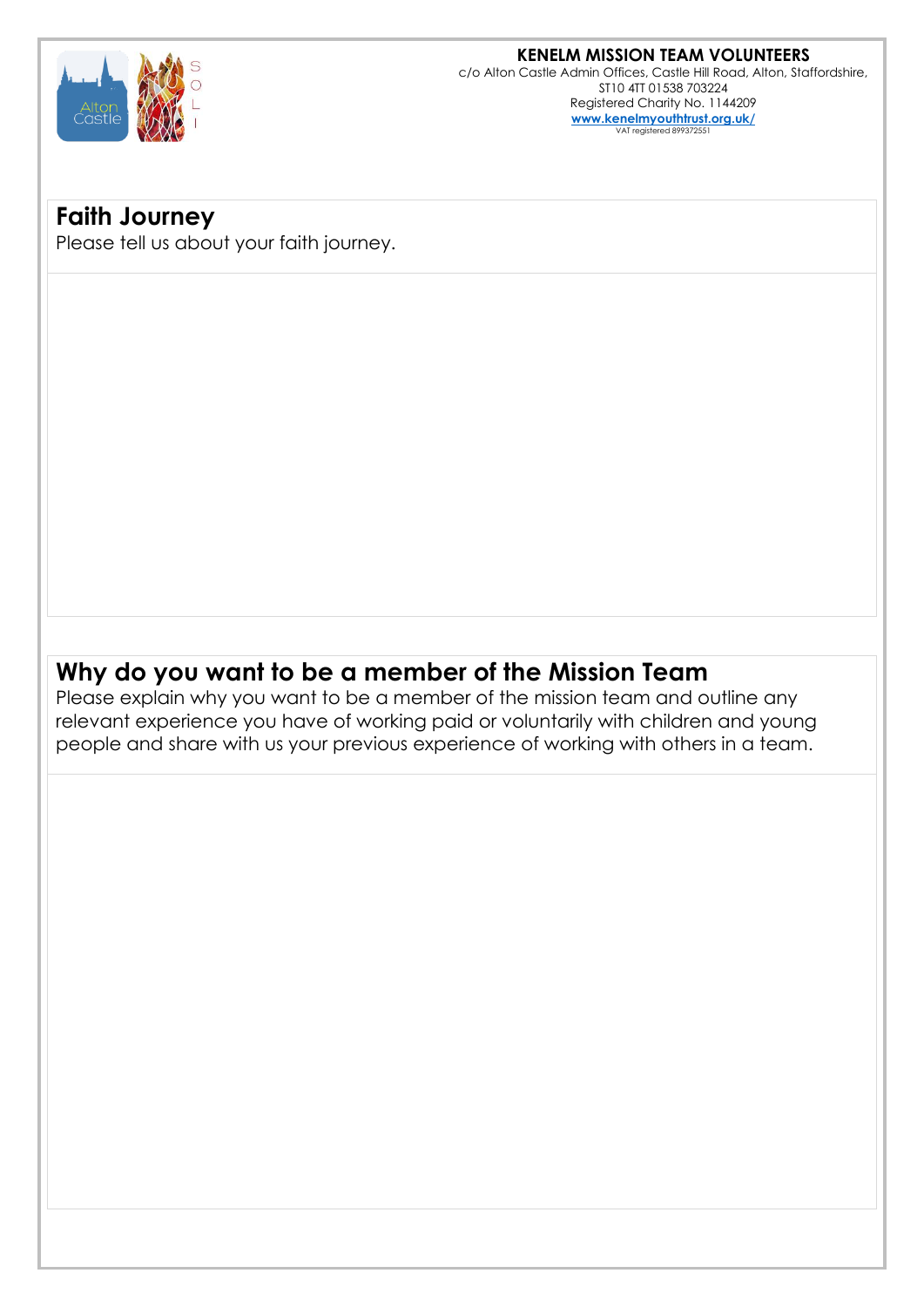## **KENELM MISSION TEAM VOLUNTEERS**



c/o Alton Castle Admin Offices, Castle Hill Road, Alton, Staffordshire, ST10 4TT 01538 703224 Registered Charity No. 1144209 **[www.kenelmyouthtrust.org.uk/](http://www.kenelmyouthtrust.org.uk/)** VAT registered 899372

### **Retreat Experience**

Please tell us about any previous experience of youth retreat centres, whether as a retreatant or as a member of a retreat team.

### **Personal Statement**

Please tell us about your reasons for applying to the Kenelm Trust centre for Youth Ministry, explaining both what you feel you can contribute to the volunteer team and what you hope to gain from living and working here.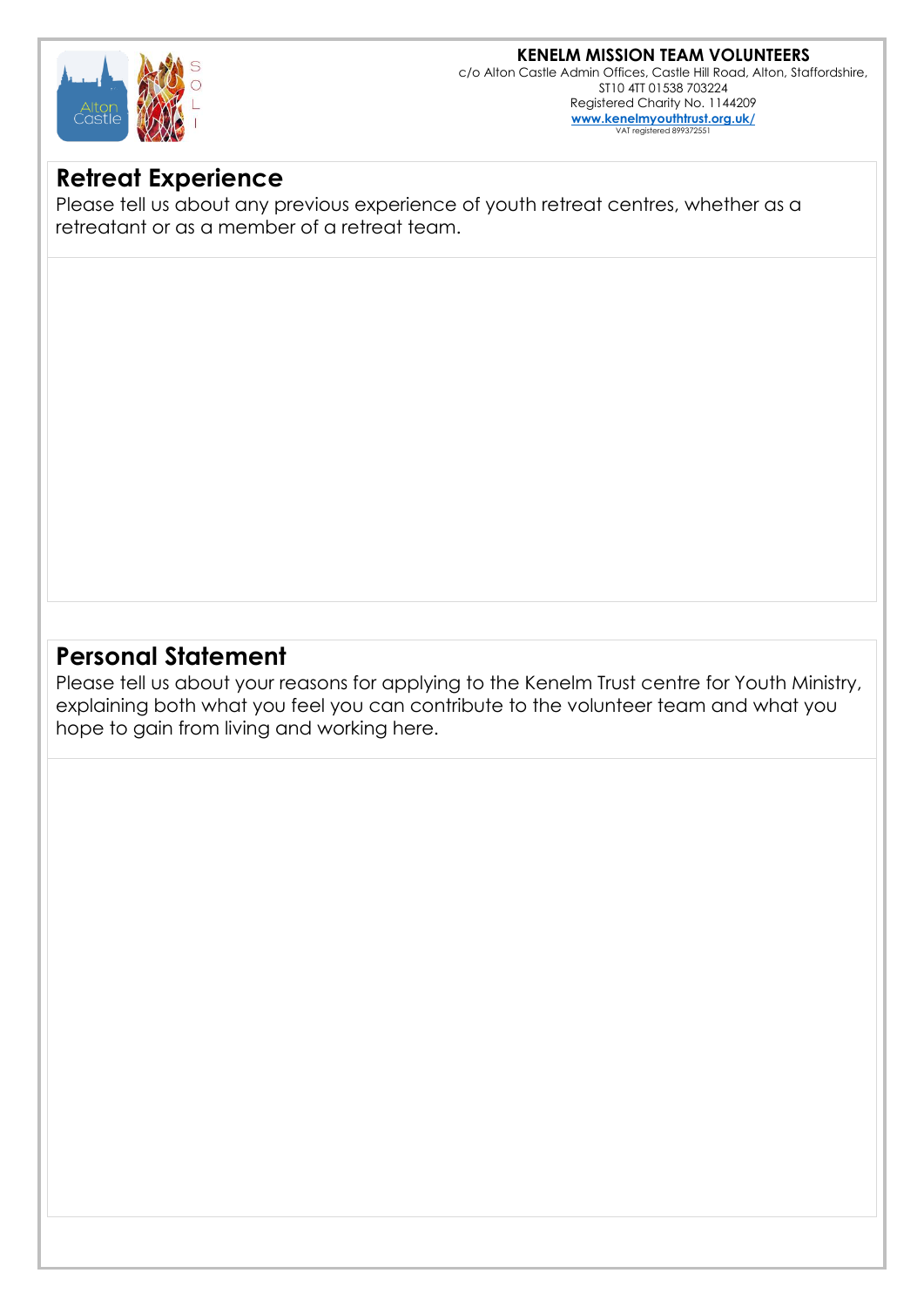

## **Medical History**

Have you consulted a doctor (other than for minor ailments) or been admitted to hospital over the last five years? YES/NO

Have you had any period of absence from education/work through illness within the last 12 months? YES/NO

Do you have any medical conditions, allergies or disabilities? YES/NO

If you have answered YES to either of the above, please provide further details on a separate sheet.

Please give details of any current medication you are taking.

## **Eligible to Work in the UK**

All shortlisted applicants will be required to provide original material evidence of their Eligibility to Work in the UK.

### **Declaration**

I certify that the information provided on this application is, to the best of my knowledge and belief, accurate.

| Signed |  |
|--------|--|
| Date   |  |

.